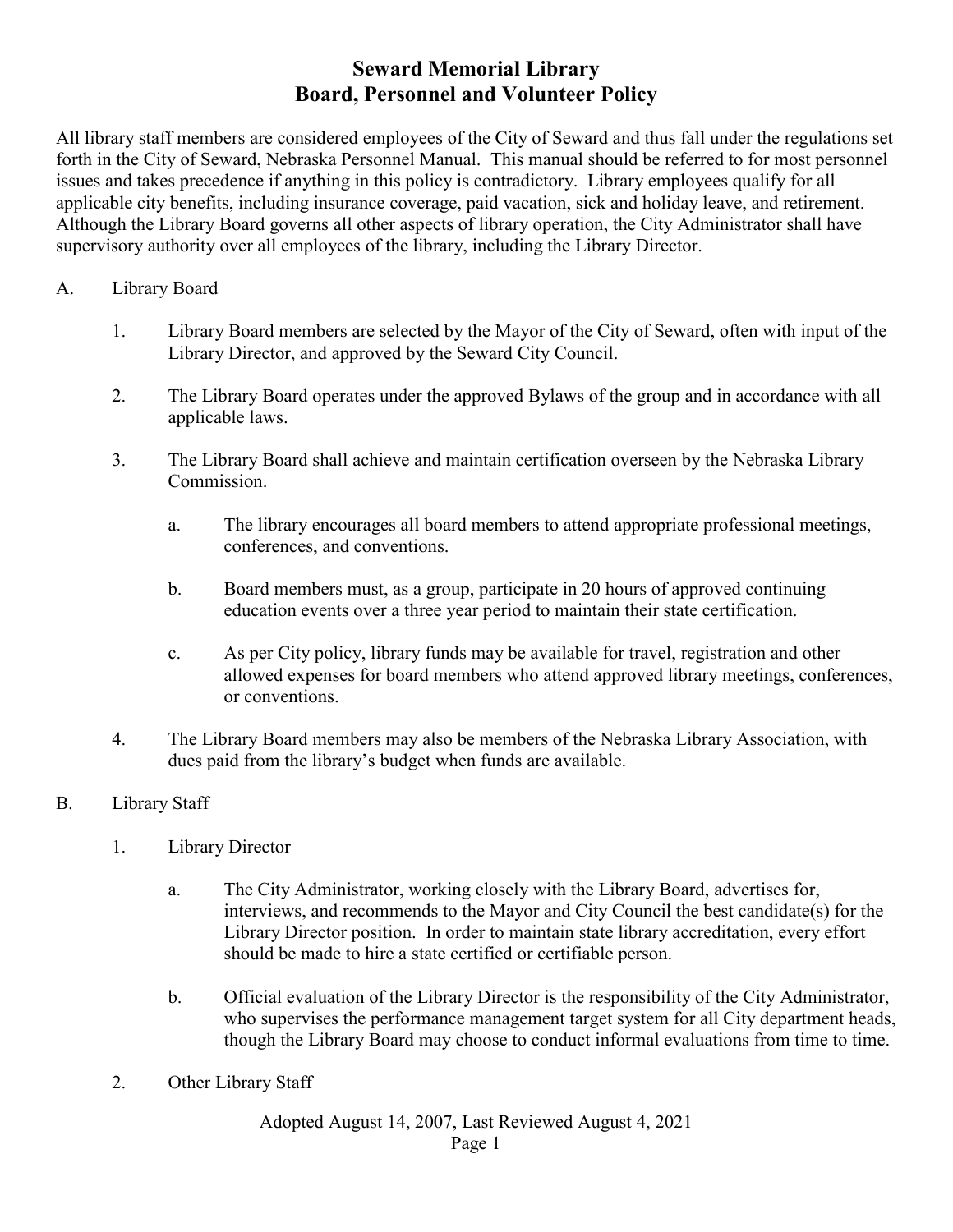- a. The Library Director, working closely with the City Administrator, advertises for, interviews, and recommends to the City Administrator and Mayor the best candidate(s) for library employment. In order to maintain state library accreditation, the Assistant Library Director, the Library Assistant II, and designated Library Assistant I personnel must be or work to become state certified.
- b. Evaluation of library staff is the responsibility of the Library Director, who oversees the performance management target system currently used by all city departments.
- 3. Job Descriptions
	- a. Job descriptions outlining accountability, essential and additional duties and responsibilities, skills and abilities, and experience and education are available for each library position.
	- b. To keep them current and relevant, job descriptions should be reviewed annually by the appropriate staff members and the Library Director.
- 4. Work Schedules
	- a. Because the library is open daytime, evening, and weekend hours, most staff members are required to work at least some hours outside of the traditional work day.
	- b. Staff schedules are generally created three times a year: January-April, May-August, and September-December. Every effort is made to accommodate staff requests, but ultimately the schedule is determined by the Library Director.
	- c. If a staff member requires time off and a substitute is needed, that staff member shall be responsible for contacting others to cover the necessary hours. The Library Director is only contacted if no substitute can be identified. All changes to the staff schedule must be recorded following standard procedures.
	- d. Requests for vacation time may be considered on a first come-first served basis and may not be granted when too many employees are scheduled to be gone, or during busy times of the year.
- 5. Staff Development
	- a. Professional Events
		- 1) Library staff members who are state certified must participate in approved continuing education events to maintain their certification. This currently requires that 45 hours of continuing education be earned every three years.
		- 2) The library encourages the attendance of all staff at professional meetings, conferences, and conventions.

Adopted August 14, 2007, Last Reviewed August 4, 2021 Page 2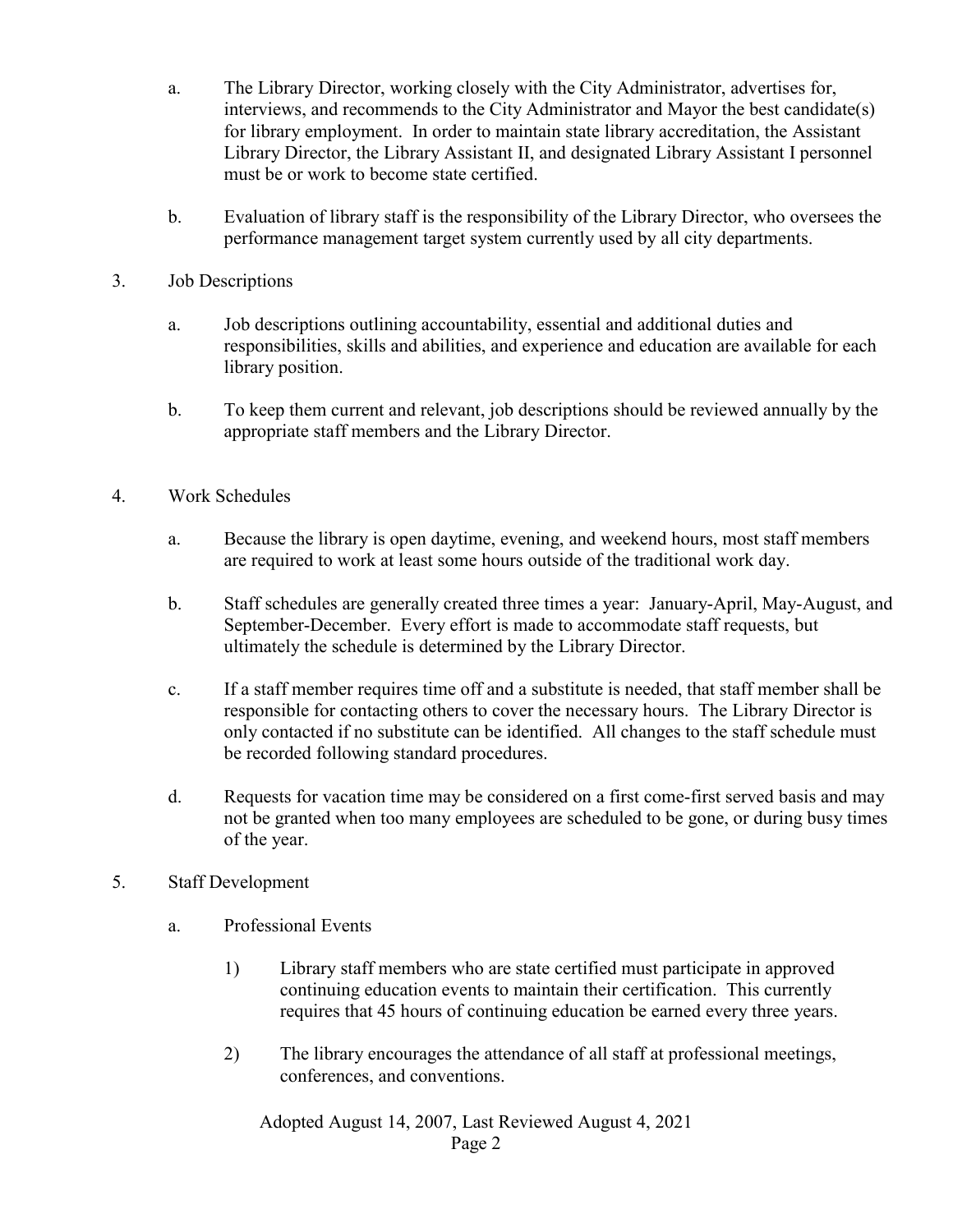- 3) As per City policy, library funds may be available for travel, registration and other allowed expenses for staff who attend approved library meetings, conferences, or conventions.
- b. Dues
	- 1) The library shall cover the cost of dues to the Nebraska Library Association for full-time library employees.
	- 2) The Library Director may join regional and national professional associations with dues paid from the library budget.
- c. Tuition Reimbursement
	- 1) Under current city policy library staff may request reimbursement for expenses of applicable college classes.
	- 2) Requests for reimbursement should be submitted to the Library Director at least one week prior to the May Library Board meeting for inclusion in the budget request for the following year.
- d. Staff Meetings
	- 1) Regular staff meetings are held once or twice each month.
	- 2) Library employees are encouraged, but not required, to attend each staff meeting. All employees are compensated for time spent at staff meetings.
	- 3) Minutes of staff meetings are kept for review by those unable to attend and to document procedural decisions made.